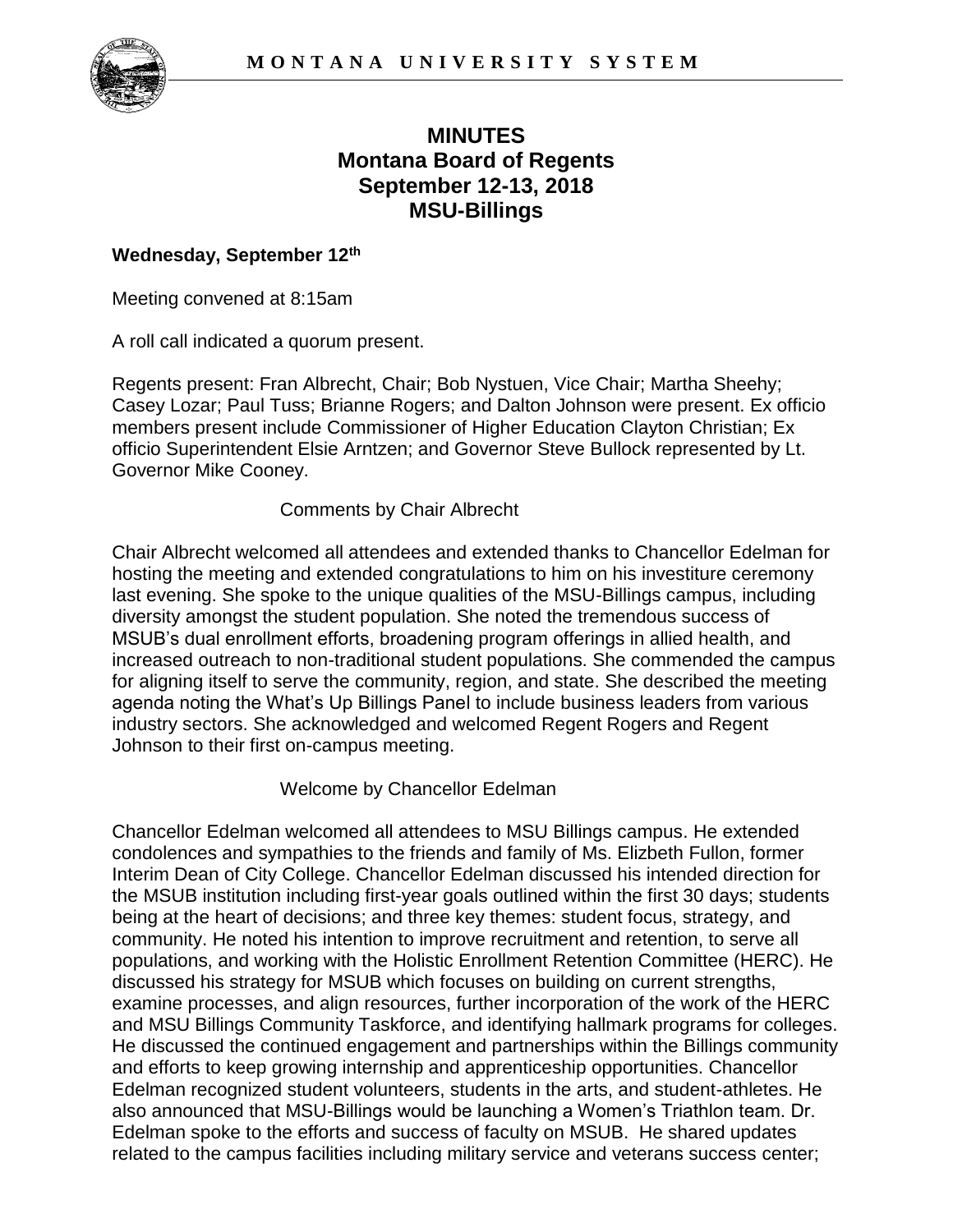

glacier event and programming space; center for student engagement; ASC building demolition and creation of green space; native American achievement center; and lowering the costs of residence halls. Chancellor Edelman updated the boards on recent achievements including graduating 14 RN students to the BSN program, launching of an ultrasound program this fall, an impressive success rate of 92% on grant applications and more. He spoke with pride about the scheduled groundbreaking for the Yellowstone Science and Allied Health Building and what it will mean for students going forward.

Approval of Minutes

• July 13, 2018 Board Conference Call Minutes

 A motion for approval of July 13, 2018 BOR Minutes was made by Regent Tuss. Motion passed 7-0.

Commissioner's Report

 setting and accountability of this campus and focus on how to put students first. He the MUS system, which serves nearly 45,000 students from all walks of life. These notion of "What is best for students" at the forefront of every discussion and working as Commissioner Christian extended thanks to the campus and appreciated the goal welcomed Dr. David Yarlott, President of Little Big Horn College and acknowledged Dr. Brock Tessman, Deputy Commissioner of Academic, Research, and Student Affairs. Commissioner Christian recapped the recent announcement made in conjunction with the Governor's Office about One-Two- Free a new initiative aimed at increasing access to higher education in the Montana University System through dual credit classes. He reminded attendees that Montana dual enrollment students are out-performing their non-dual enrollment peers in the MUS in key student success areas; with higher retention rates, GPA average, credit load and an increased likelihood that they will stay in state to continue their education. Commissioner Christian extended thanks to Superintendent Arntzen for the continued partnership and efforts on this critical endeavor. He reflected on how far the dual enrollment program has advanced from its pilot days at MSUB. Commissioner Christian noted that this initiative is an excellent example of how we can take direction and priorities set by this Board and create tangible results that immediately and directly impact the lives of students. He discussed students take a variety of classes and are actively pursuing different careers. As the school year continues, Commissioner Christian stressed the importance of keeping the one system to improve offerings and efficiency to continue serving students and Montana's economic needs.

• MUS Strategic Initiatives 2018-19

 Deputy Commissioner Trevor discussed three key initiatives identified for the upcoming academic year including resident student access, open education resources, and intent to develop a unified approach to resident student recruitment, admissions, and Commissioner Christian prefaced this presentation with a discussion on the importance of student access and charging the system with finding creative, innovative solutions to help increase student success. He noted that the initiatives were identified as early steps from strategic discussions over the summer among campuses and the Board. enterprise integration planning. Regarding resident student access, he described the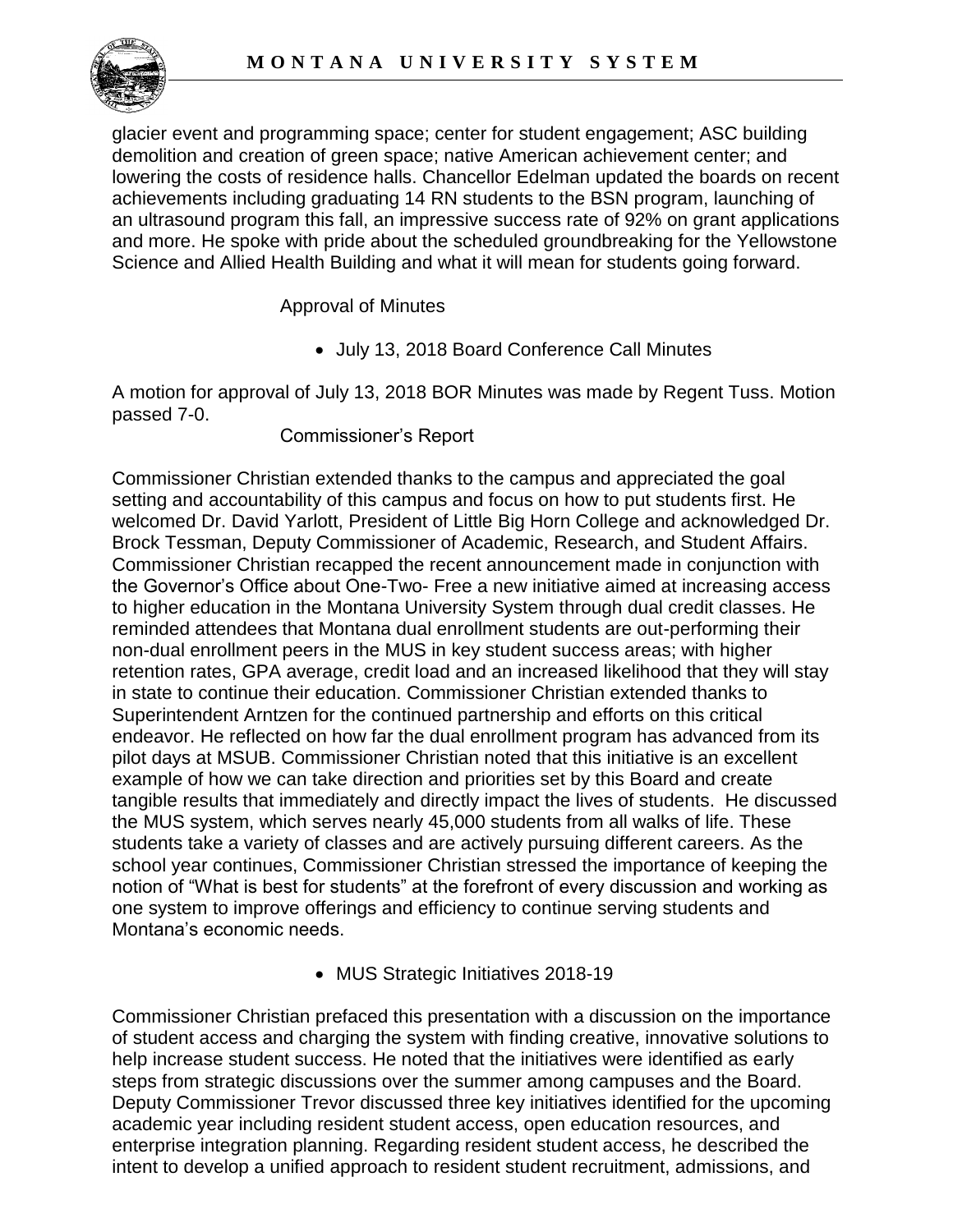

 financial aid, with the goal of increasing the percentage of Montana high school resident students entering the system and increased need for partnerships with K-12 to ensure efficient use of limited state resources. He discussed the declining capture rate form of postsecondary education and asking what steps can be taken to provide more access for students. Mr. Trevor noted that the data showed a capture rate of 35% and this should be an item we continue to focus on at future meetings to ensure its graduates attending the MUS. Mr. Trevor described the compounding issue of fewer over the past four years of the graduating high school population. Commissioner Christian noted that this is a critical time to ensure that the population is obtaining some discussed how the ACT serves as a direct conduit for the MUS to access information and better align aspirations and needs for students to direct them to programs, campuses, etc. that best suit their needs and interests. Discussion followed about the efficiency of recruiting, especially at smaller campuses is becoming difficult and problematic. Commissioner Christian noted that recruitment is a problem on several fronts including competing over same student while using state resources. He stated that the focus here is misaligned and should be refocused on how to incrementally help students find educational opportunities where they can be successful. He agreed that this would take great coordination and partnerships from across the system; and stressed the need to start looking for solutions directly targeted toward student success. Commissioner Christian noted that the Governor's Future Ready Cabinet has a goal to identify better and quantify the workforce needs of Montana. Chair Albrecht stated that progressing. Discussion followed.

 Deputy Commissioner Tessman spoke to the value of these strategic initiatives through alternative options for textbooks and open resources. He noted that student and faculty the eyes of prospective students, parents, and current students. He noted that these initiatives also provide opportunities for the MUS to work with our K-12 partnerships and with campuses to further collaborate and opening new options for students including additional outreach opportunities through data gathering from ACT testing. He spoke to the second initiative - Open Education Resources, noting it focuses on finding new ways to reduce the costs of textbooks for students and incentivize the adoption of this shared services approach. Through the OER program and resources, we now have the opportunity to help move the needle tremendously and further help to reduce costs and maintain affordability. Mr. Ron Muffick, Director of Operations and Administration, agreed that previously, textbooks have been outside of our control for exploring involvement is essential to this process.

Deputy Commissioner Trevor discussed the third initiative Enterprise Integration Planning, which is focused on how to improve our information systems and how we can better leverage these systems. Mr. Jon Thunstrom, MUS IT Director, updated the board on a plan to align data elements and develop key performance indicators for consistent measurement reporting from across the system. He discussed the importance of having information systems aligned to be able to leverage data and metrics across the system level. Discussion followed.

- Campus Reports
- Other/Campus Introductions

The following campuses made new introductions and/or acknowledgements to staffing changes: MSU Bozeman, Dawson Community College, UM-Western, MSU-Northern,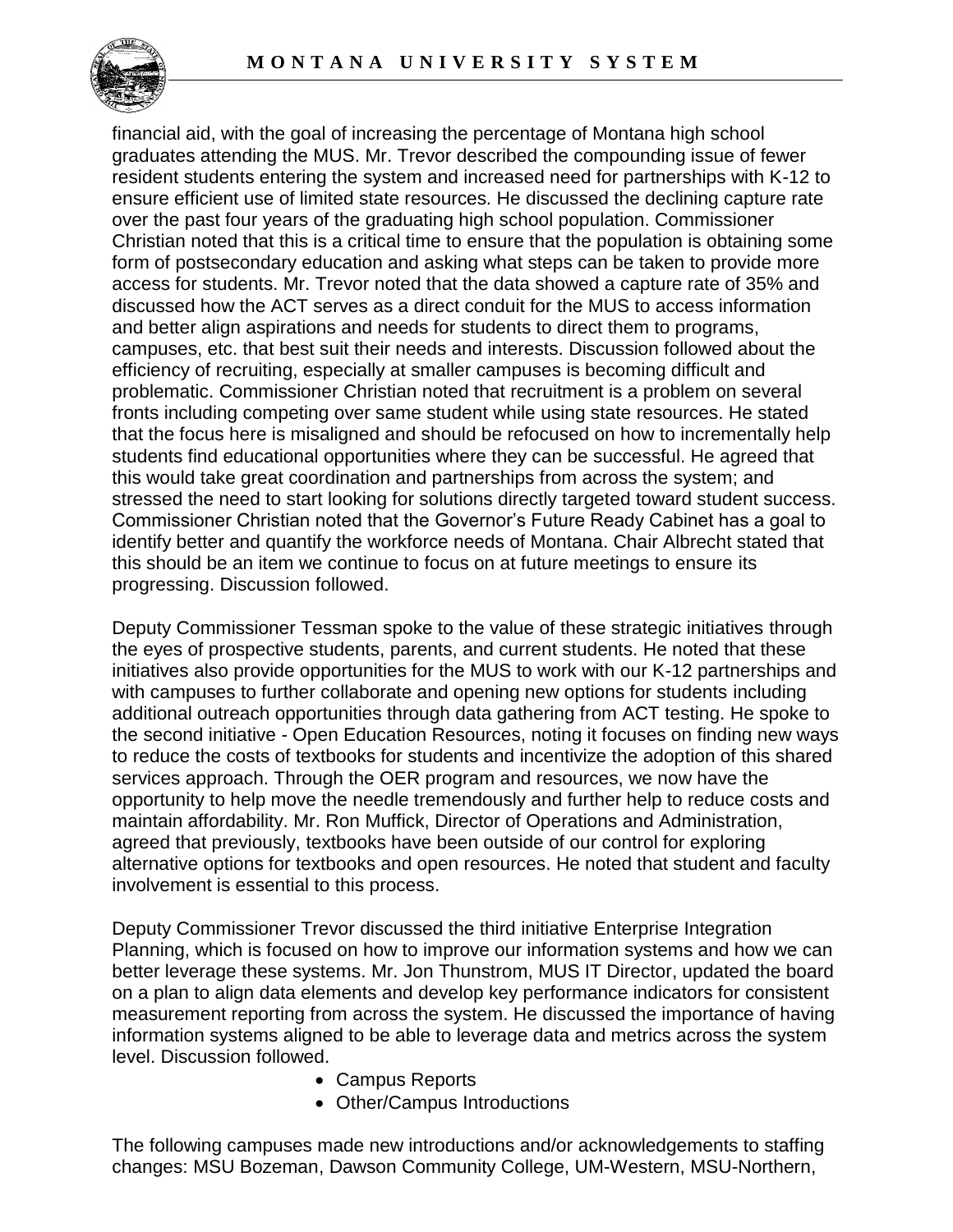

and UM-Missoula.

What's Up Billings

 importance of the Billings Community, and the health of its business and families is to the long and successful history with MSUB. He introduced a recent graduate of experience first as an apprentice and then as an employee and the connections that Mr. James Scott, Chairman of the Board, First Interstate BancSystem spoke to the critical to their success; hence the importance of education and corresponding success. He noted that MSUB is an important supplier of talent to the company. Mr. Scott spoke MSUB and future leaders within First Interstate Bank. Mr. Ryan Wilson described his First Interstate Bank was able to provide to him.

 expressed the desire to better engage students early-on, with the use of dual credit, Mr. Greg Upham, Billings Public Schools Superintendent, spoke to the enrollment of dual enrollment across Billings. He spoke to the importance of career readiness. He during the junior and senior years.

 collaborate with MSUB. He spoke to a variety of issues facing healthcare including directions as it relates to healthcare, facing an RN shortage and the need for expanding Dr. Randall Gibb, Billings Clinic CEO, spoke to the opportunities to partner and workforce development, what are the opportunities for us to move education in different that program. He encouraged exploration into more "tech" related programs for future positions using the existing partnerships. Discussion followed.

Budget, Administration and Finance Committee

## **CONSENT**

- a. Request for Approval of University/System/Employee Equity Interest and/or Business Participation Under MUSP 407 - Mills; UM Missoula *ITEM 180-1007-R0918 | Attachment #1*
- b. Request for Approval of University/System/Employee Equity Interest and/or Business Participation Under MUSP 407 - Smith; UM Missoula *ITEM 180-1008-R0918 | Attachment #1*
- c. Request for Approval of Lease of Athletic Facilities to MSUN Foundation; MSU Northern *ITEM 180-2802-R0918 | Attachment #1*

#### **Staff Items**

d. Staff Item; UM Missoula *ITEM 180-1000-R0918* 

## **Emeriti Faculty**

- e. Hauer; UM Missoula *ITEM 180-1003-R0918*
- f. Moore; UM Missoula *ITEM 180-1004-R0918*
- g. Rosenberg; UM Missoula *ITEM 180-1005-R0918*
- h. Stanley; UM Missoula *ITEM 180-1006-R0918*
- i. Lang; MSU Bozeman *ITEM 180-2001-R0918*
- j. Johnson; MSU Bozeman *ITEM 180-2002-R0918*
- k. Berardinelli; MSU Bozeman *ITEM 180-2003-R0918*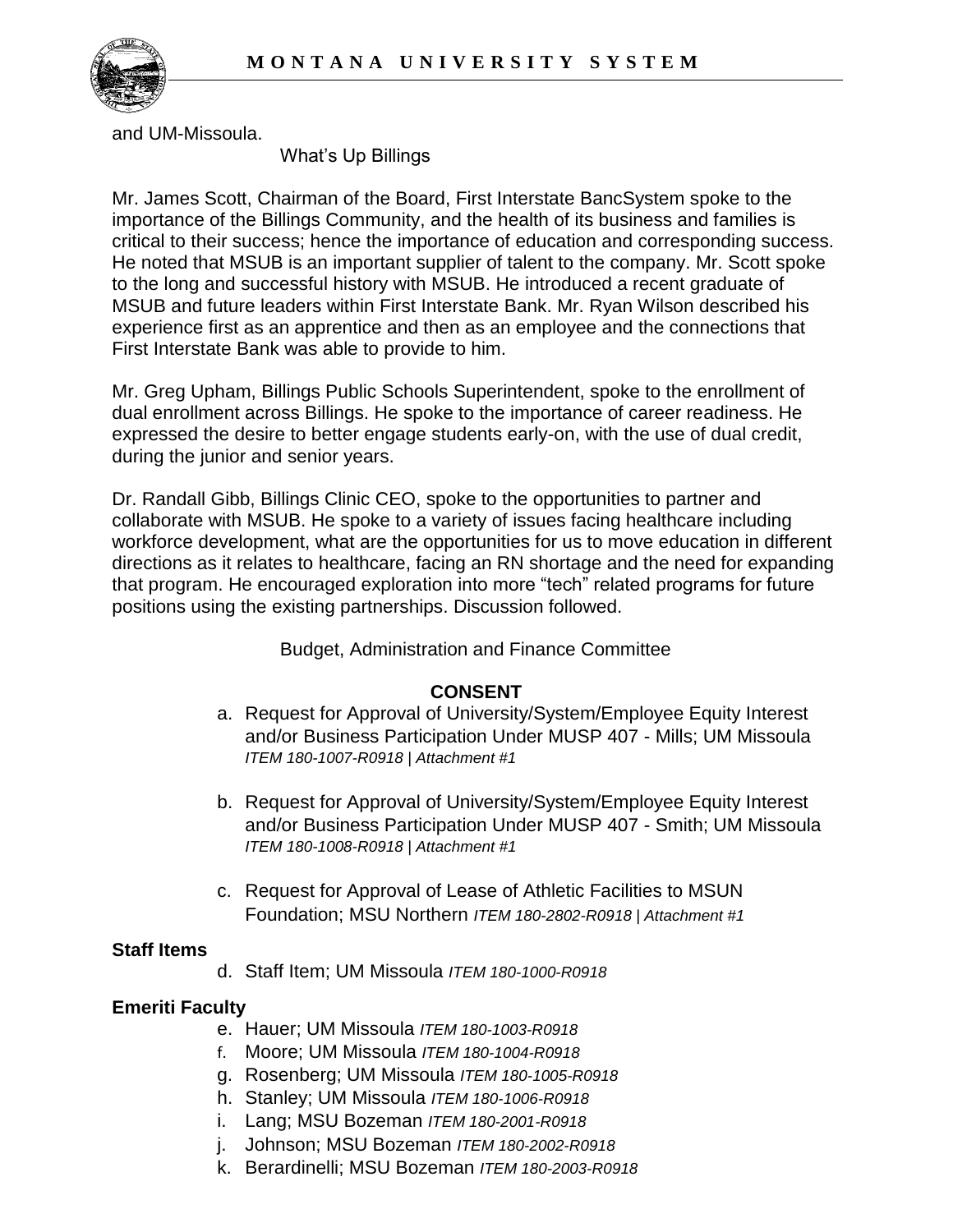

- l. Adams; MSU Bozeman *ITEM 180-2004-R0918*
- m. Pappas; MSU Northern *ITEM 180-2801-R0918*

A motion for approval of consent items a-m was made by Regent Tuss. Motion passed 7-0.

#### **ACTION**

a. FY19 Operating Budgets; OCHE *ITEM 180-102-R0918 | Attachment #1* 

 available. He reviewed the components that make up the MUS all funds budget for a periods: flat funding era during which state appropriations declined by \$7 million and the tuition freeze era, during which state appropriations saw an increase by \$73 million. He 1992 (inflationary adjusted), but that there has been a progression in regaining funding has come a long way toward gaining back funding levels of early 1990's. He explained percentage share has dropped from 76% to 40% over the past 25 years. Montana ranks FY19; he noted that per-student funding for the MUS 4-year campuses lags behind the benchmark is 75%. He reported that waivers per student are budgeted for an 11% Deputy Commissioner Trevor presented the operating budget overview noting that system-level summary information and individual and campus-level details are total budget of \$1.56 billion including current unrestricted, current restricted, current designated, auxiliary, plant funds, community colleges (all funds), loan and endowments, tribal college assistance, and OCHE state funding, including student assistance. He noted that state appropriations could be split into the following two noted that the MUS receives fewer state appropriated dollars per student today than in levels. He discussed state appropriations per resident student FTE, noting that the MUS NET tuition revenue indicating that non-resident student tuition revenue comprises over 50% of total revenue. He said that regarding current unrestricted funds, the state in the lower third in the nation in the amount of total funding per student. Discussion followed. Deputy Commissioner Trevor discussed funding sources per Student FTE for national average. He provided a system-level summary and metrics related to revenue, expenditures, staffing, waivers, and enrollment. He discussed current unrestricted funding for the revenue side; noting the state percentage share decreased slightly to 41%. State funds per resident slightly increase from FY18. Regarding expenditures, instruction experienced a 7% increase over four years and comprised 54% of total expenditures. The percentage of instruction combined with academic support and student services is consistently over 75%; the Boards target is 70%. Overall expenditures per student are budgeted to increase 5% over last year. Regarding staffing and personnel, he noted that the system is "personnel heavy." The student to faculty ratio is budgeted for 17:1; the BOR's benchmark is 18:1. Personal services percentage share is budgeted for 81%; the Higher Education Cost Adjustment increase, which equates to growth of \$148 per student FTE. He discussed enrollment at the system level noting that a 1.4% drop is estimated, down of 500 student FTE; for Fall 2018 YTD: -3.3% year to date for Fall 2018. Discussion followed.

 Johnson. Discussion followed. Motion passed 7-0. A motion for approval of action item a. Item 180-102-R0918 was made by Regent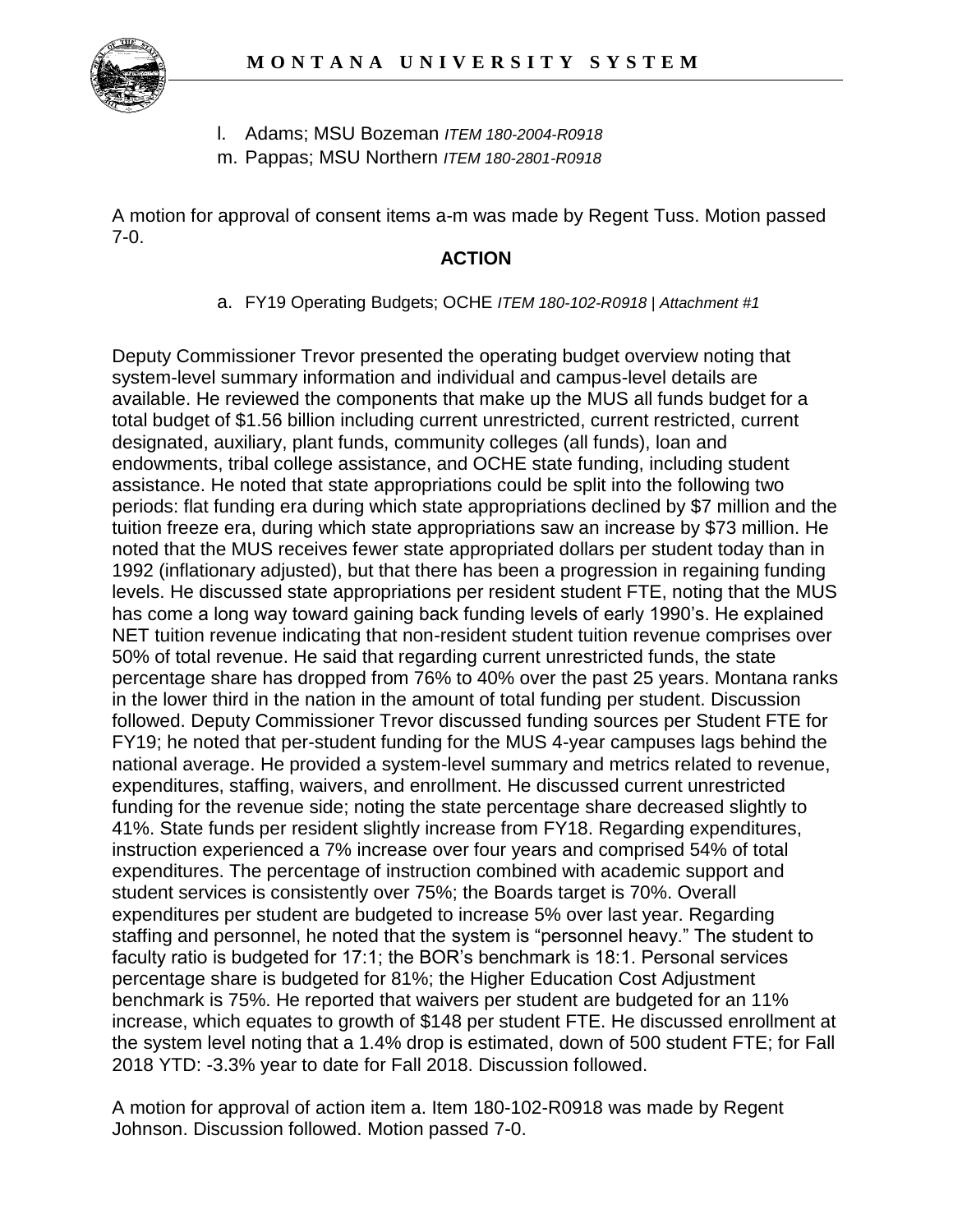

 b. Yellowstone Allied Health Building; MSU Billings *ITEM 180-2701-R0918 | Attachment #1 | Attachment #2 | Attachment #3* 

 to expend up to \$17.1 million for the design, renovation, and construction of Mr. Ron Muffick, Director of Operations and Administration, presented the request for authorization, per Board of Regent Policy 1003.7, for Montana State University Billings Yellowstone Science and Allied Health Building. Discussion followed. Regent Nystuen will abstain from voting.

 Sheehy. Motion passed 6-0 (Regent Nystuen abstained). A motion for approval of action item b. Item 180-2701-R0918 was made by Regent

Remarks by Superintendent Arntzen (or Designee)

 award information will be shared by the end of September. She stated that OPI is beginning to approve Title IV, Part A funding applications. Each district will get at least \$10,000 with the largest district receiving over \$100,000. Funds can be used in the supporting the effective use of technology. She informed the Board that the Negotiated reported that \$1.1 million in education funding was restored due to higher than expected Montana Teacher of the Year met recently to review applicants for the 2019 award; the Superintendent Arntzen spoke to the importance of school safety. She noted that OPI applied for a new federal safety grant called Grants to State for School Emergency Management Programs, this is a 5-year grant for \$350,000 annually. Grant recipient following areas well-rounded education, supporting healthy and safe students, and Rulemaking Committee on School Emergency Management Planning held its first meeting in August and will convene again in December. Superintendent Arntzen state revenues and SB 9 rollbacks. She reminded attendees that the committee for winner will be announced and celebrated within the coming weeks.

#### **INFORMATION**

a. MUS Internal Audit Oversight

 Commissioner Christian discussed the need for a new reporting line and additional voice for the internal audit mechanism. He noted that these efforts are focused on have internal auditors reporting to the respective Flagship President and a coordinated current BOR policies and development of an annual plan and report regarding audits. gaining further efficiencies and that similar changes are occurring across the country and intended to be a proactive movement. He charged Deputy Commissioner Trevor with developing a more effective way of reshaping these reporting lines to the OCHE office for a more developed, overarching presence. The revised reporting line would reporting line to the Commissioner as the Secretary of the Board via the OCHE Director of Fiscal Affairs. Mr. Trevor stated that this change would also require some changes to Discussion followed.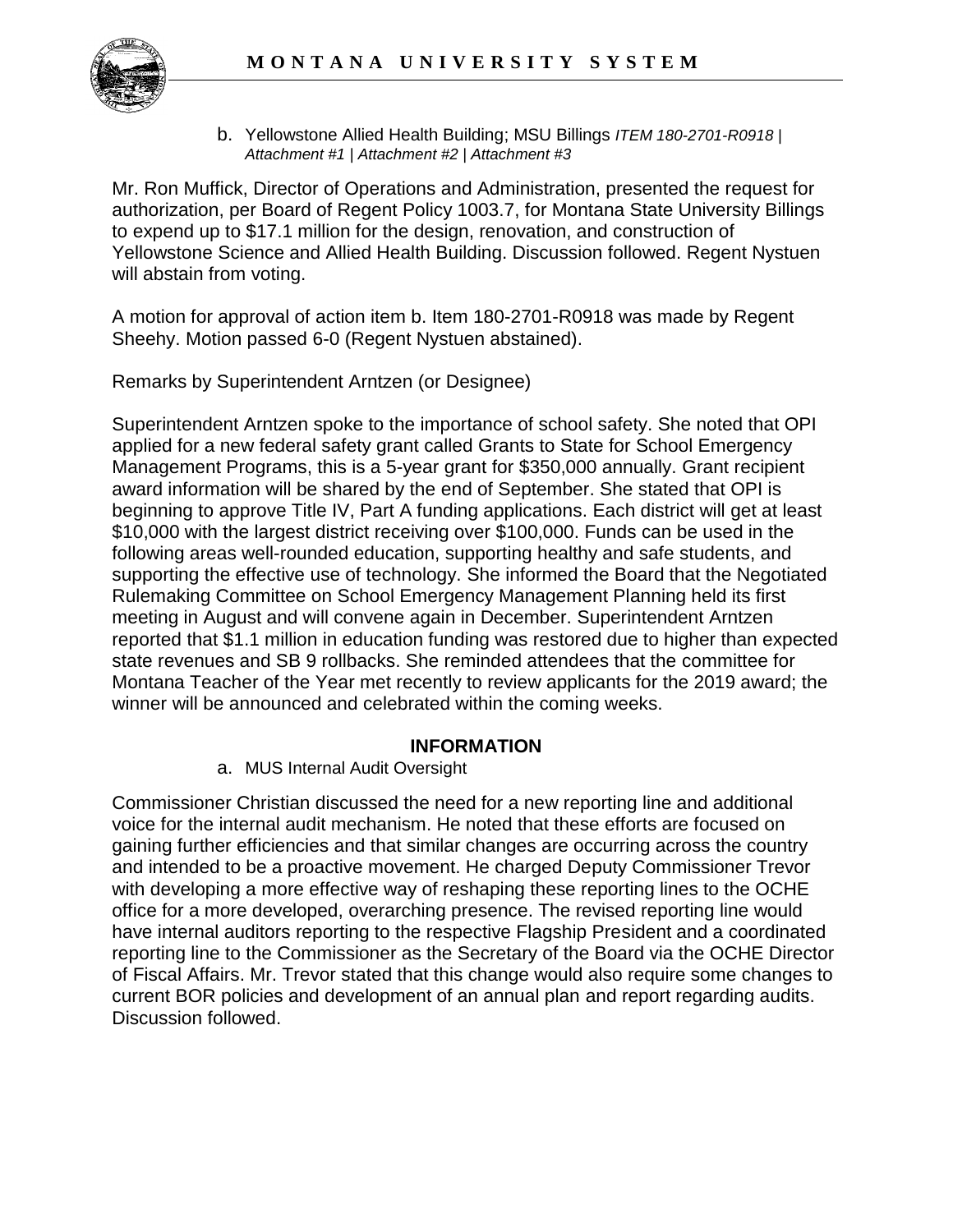

Two-Year and Community College Committee

### **INFORMATION**

a. Carl D. Perkins Act V – Update on Reauthorization and Changes

 Ms. Jacque Treaster and Ms. Amy Williams provided an update on strengthening career and technical education for the 21st Century Act. They explained that Perkins is a that members of OCHE and OPI would begin writing a one-year transition state plan July of 2019. They noted that Montana has been proactive with activities and required uses of funds that are outlined in the Perkins V including expanding CTE dual federal grant give to states to support secondary and post-secondary career and technical education (CTE). On July 31, 2018, Perkins was reauthorized, titled Perkins V. The estimated total allocation for 2018-2018 for Montana is \$5,575.493. They reported that will be completed by April of 2018 and implement when the law goes into effect in enrollment, integrating work-based learning, strengthening career pathways, and more. They indicated that OCHE and OPI are working closely with several non-partisan education policy organizations. They shared important provisions including an increased allowable amount of funds dedicated to Rural Reserve; robust support for dual enrollment and early college in high school; more flexibility in the evaluation of programs and performance; and new provision to require funds to be used for the recruitment of special populations to enroll in CTE programs. Discussion followed.

b. Strada / Prior Learning Assessment Grant Recap

 Mr. Erik Rose provided an update on the Strada Education Network Project: PLA and Veteran Support. They provided an update on a multi-year project which included the entire system focused on prior learning assessment. Mr. Rose recapped efforts They noted that there had been 16,799 instances of students earning PLA credit in the advanced placement. Direct support to campuses came in the form of 5 grants totaling College Veterans Project which was used to discover and meet the needs of student workplace and the community, to assist in the implementation of PLA, and to expand \$100,000. Their proposal focused on three large activities including dual enrollment, conducted during Phase I including establishing a PLA Council, providing professional development, an online PLA platform, and communicated opportunities. They discussed Phase II and its activities which include increased focus on supporting veterans; continued convening of the PLA council, providing financial literacy workshops, etc. academic year 2017-2018; 977 of the instances where students were receiving veteran benefits. They discussed PLA by type of prior experience; the majority are from \$84,000 to GFC, Missoula College, Highlands College, City College, and Helena College; these were used to enhance services to veterans, build apprenticeship PLA opportunities, and reaching out to adult learners. They discussed the MSUB/ City veterans, broaden understanding of what veterans bring to the classroom, campus, and communication and awareness of resources for veterans. Discussion followed. Performance Funding, Grant back to Missoula College. Mr. Erik Rose spoke to performance funding grants. Missoula College submitted a grant proposal to recoup corequisite developmental education, under-represented/at-risk students. Discussion followed.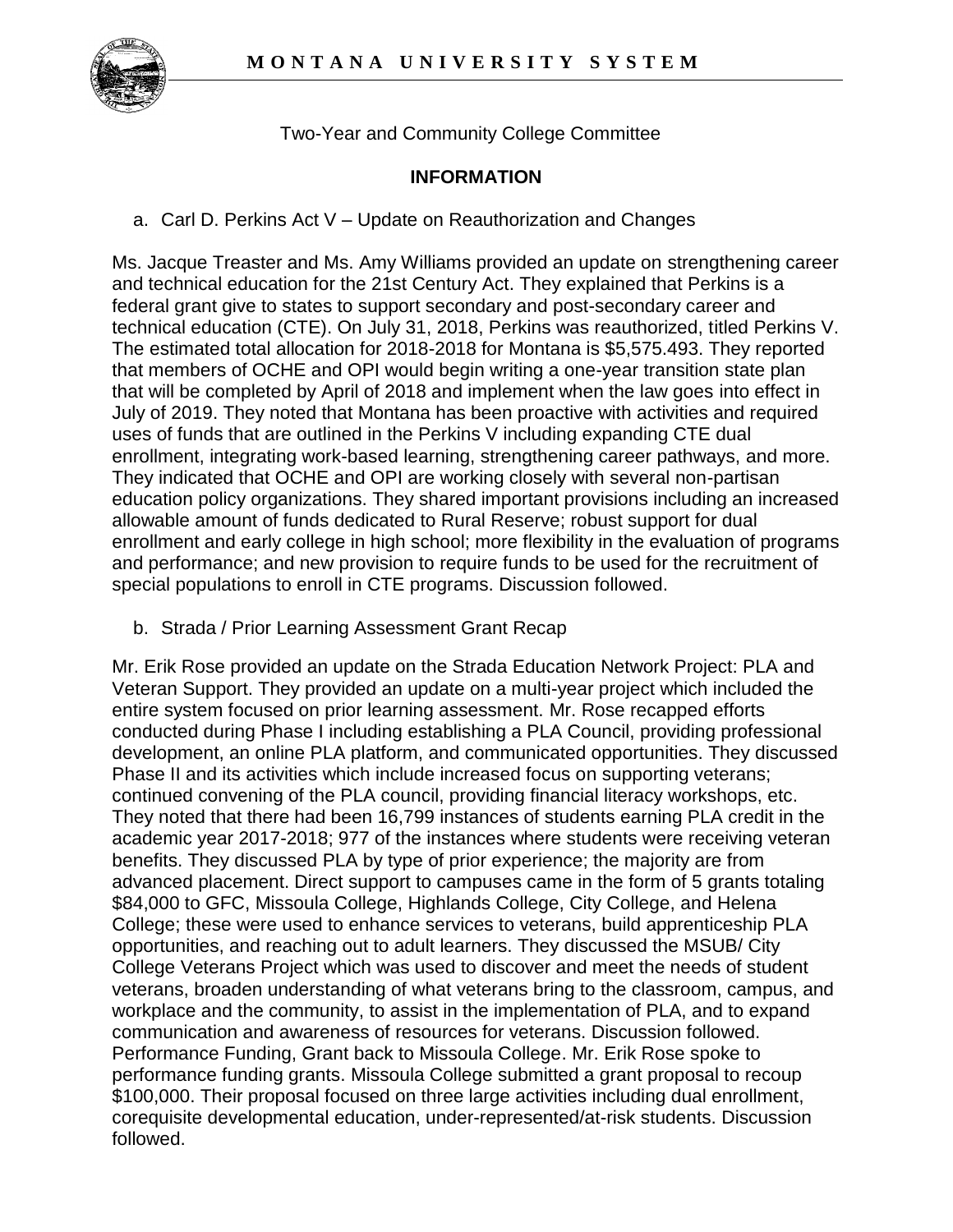

#### c. Dual Enrollment Update

 spoke to the gains across the MUS related to dual enrollment. She focused on the work the past few years and is intentional and strategic. She noted the gains made in the the state. She spoke to the One – Two – Free initiative, recently announced by Governor Bullock, which will substantially increase access to higher education for high school students throughout Montana. This initiative offers two free dual enrollment courses, up to six credits through the MUS to all eligible high school students. After Ms. Amy Williams, Director of Dual Enrollment and Career & Technical Education, done on increasing access and the work towards addressing the affordability across the state. Regarding access, the MUS is improving access to dual enrollment statewide. Notable gains have been made in gaining participation across the state, including increased headcount and enrollment. The growth is on trend with what we've seen over number of dual enrollment courses available on-site in high school classrooms across students complete their two free courses, they pay the discounted dual enrollment tuition rate of 50% the two-year institution's tuition (on average \$51/credit). She addressed additional opportunities for free dual enrollment course via the "hardship scholarship" to cover tuition beyond their first two courses/six credits. Discussion followed.

#### Public Comment

 Ms. Mariah Welch Vice President of ASUM and President of Montana Association of include finding advisors within OCHE to serve as a point person for any questions; efforts focused on the upcoming Six Mill Levy and voter registration efforts; and preparation for the next Legislative Session in 2019 and focused on getting a MAS Students (MAS) provided a brief update on MAS's plans for the upcoming year which lobbyist.

 Chair Albrecht convened an executive session. She determined that the matters of discussion relate to matters of individual privacy and that the demands of individual privacy outweigh the merits of public disclosure.

Executive Session *(McMullen Hall 305)* 

- Regents Professor Nomination UM
- Honorary Doctorate Nomination MSU

The meeting recessed at 5:30pm

### **Thursday, September 13th**

#### The Board reconvened at 8:30am

Commissioner Christian spoke to the incorrect assumption that we are at times fighting over the same students; with a 35% capture rate, we're leaving out 65% of Montanans that are either going elsewhere for their education or not seeking one. If you look at this from a business perspective, these students are resources and we need to attract a larger breadth of these students to come to our institutions and find ways to retain these students at significantly higher rates. These efforts are in the best interest of the state, the economy, including meeting workforce needs, and for the student. We have all the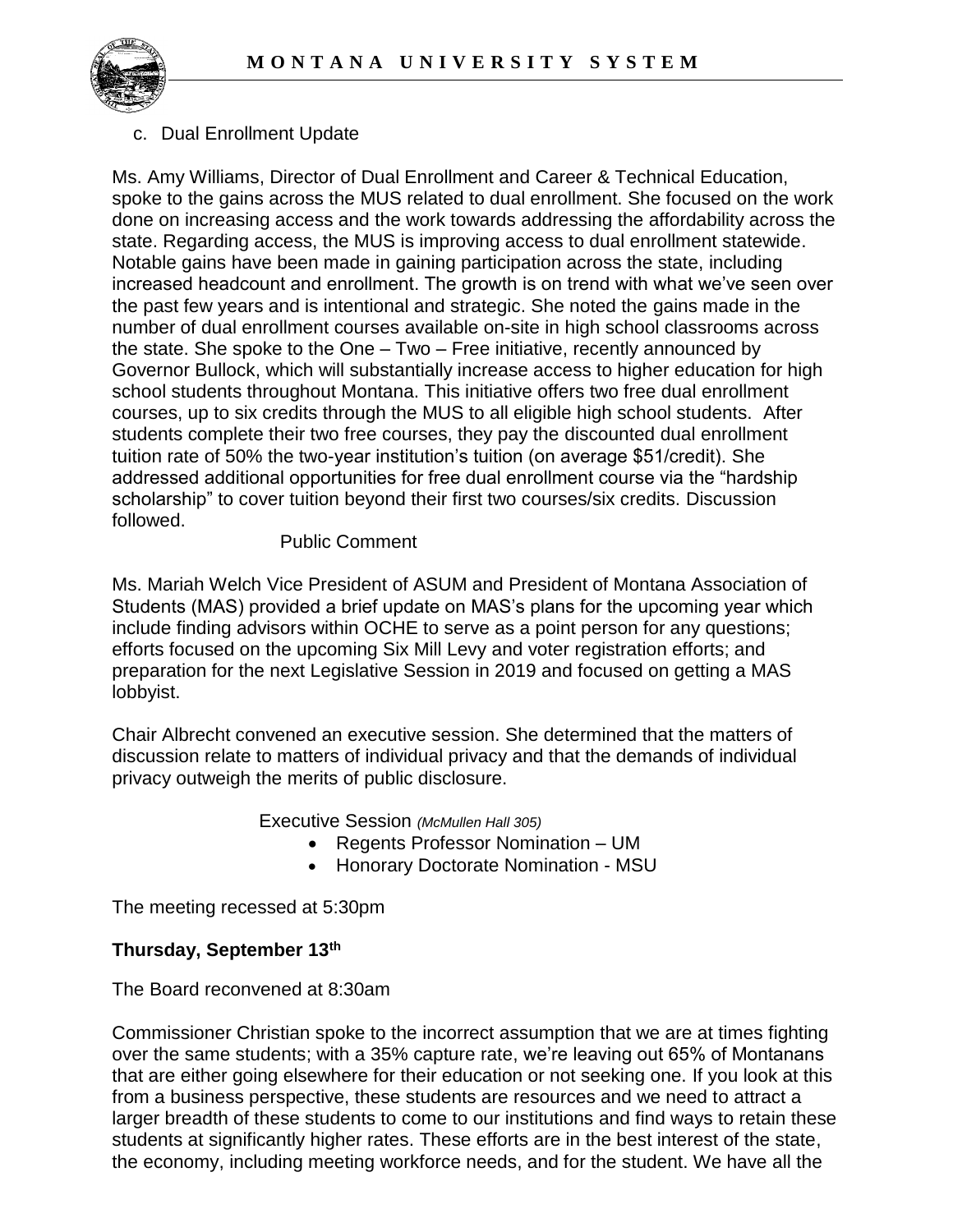

 where they were going to go to college and what they wanted to focus on for their resources we need to focus on these two areas (attracting a larger group and retaining those that come) and help students find an area that they are interested in and help them be successful. He noted that the 35% being captured probably already knew degree. The other 65% of the students we are missing the boat and we need to broaden our efforts and attract, retain and see these students complete.

Academic Research and Student Affairs Committee

## **CONSENT**

a. Revision to Minimum Grades Policy; OCHE ITEM 180-101-R0918 *| Attachment #1* 

## **ACTION**

a. Level II Executive Summary *Supporting Documentation* 

 Deputy Commissioner Tessman spoke to the process related to these submissions. Leadership in Health and Recreations at MSU-Billings; establishing an MA in Teaching Language and Hearing Sciences at UM-Missoula; and establish a BS in Computational Each campus spoke to their requests which include: establishing an MS in Adventure at MSU-Bozeman; establishing an MS in Data Science at MSU-Bozeman; reestablishing separately named Ph.D. in Chemical Engineering at MSU-Bozeman; retitling the Department of Communicative Sciences and Disorders to Speech-Biochemistry at UM-Missoula. Discussion followed.

#### **INFORMATION**

a. Online Learning Report

 forward each September as an update on the number of online programs across Mr. Joe Thiel, Director of Academic Policy & Research, noted this report comes Montana. Discussion followed.

b. Accreditation Report

Mr. Joe Thiel, Director of Academic Policy & Research, provided the annual accreditation report for the MUS. He noted that it provides a snapshot view for where each of the campuses are. All campuses have transitioned to the new seven-year accreditation cycle and the revised standards with the Northwest Commission for Colleges and Universities (NWCCU).

c. Level I Memorandum (May, June, July)

Mr. Joe Thiel, Director of Academic Policy & Research, discussed the process behind these approvals; noting that they include minor changes and are approved by the Commissioner's Office via direction of the board. Discussion followed

d. Intent to Plan Proposals (May, June, July)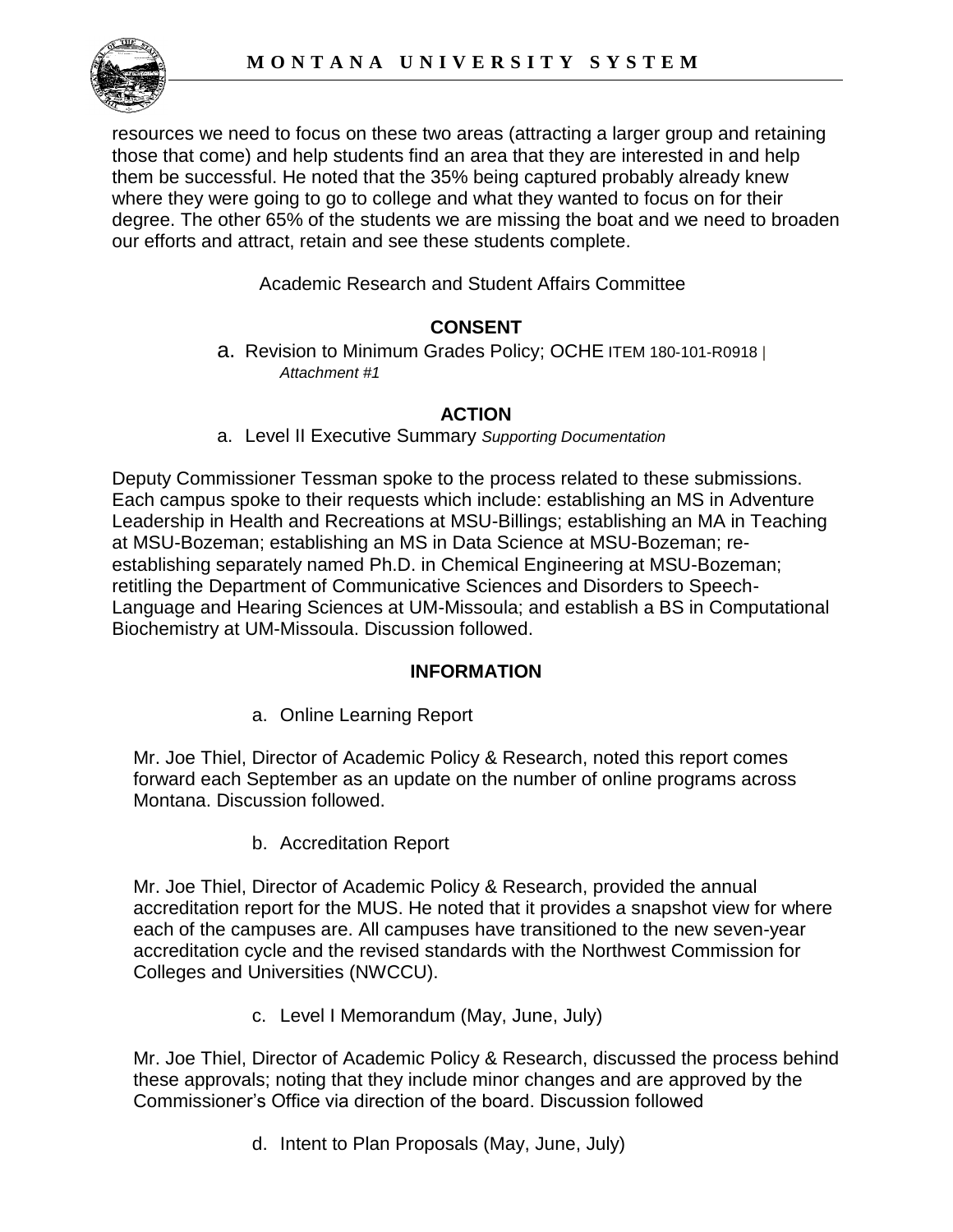

 *Submitted July 2018 – Expiration – March 2020* 

**Great Falls College** 

[Cybersecurity CTS](https://mus.edu/che/arsa/IntenttoPlan/2018/GFC-IP-CTSCyberSecurity.pdf) 

 *Submitted June 2018 – Expiration – February 2020* 

**University of Montana** 

[Youth Sports Safety Institute](https://mus.edu/che/arsa/IntenttoPlan/2018/UM-IP-Youth-Sports-Safety-Institute.pdf) 

 *Submitted May 2018 – Expiration – January 2020* 

**Montana State University** 

[Chemical Engineering PhD](https://mus.edu/che/arsa/IntenttoPlan/2018/MSU-IP-ChemicalEngineering.pdf)  [M.S. Data Science](https://mus.edu/che/arsa/IntenttoPlan/2018/MSU-IP-MSDataScience.pdf) 

**University of Montana** 

[B.S. Data Science](https://mus.edu/che/arsa/IntenttoPlan/2018/UM-IP-DataScience.pdf)  [Interprofessional Education Institute](https://mus.edu/che/arsa/IntenttoPlan/2018/UM-IP-InterprofessionalEducationInstitute.pdf) 

Remarks by Governor Bullock (or Designee)

 OPI, DOLI, and Private partnerships which have enhanced opportunities over the past Main Street Montana Project has helped to align state and local efforts to strengthen good-paying jobs. He stated that apprenticeships have nearly doubled since 2011 and customized apprenticeships connected to academic credit. Business owners and Association and announced his Chair's Initiative as "Jobs for All Americans." This Lieutenant Governor Mike Cooney provided an update on behalf of Governor Bullock. He reminded attendees of the Governor's recent formation of a Future Ready Montana Cabinet, which is charged to use labor market information and data to define Montana's ten- and twenty-year workforce needs; and to set goals for Pre-K, K-12, post-secondary, and apprenticeships to meet these needs. Lt. Governor Cooney reminded attendees that the Governor's goal of increasing the percentage of Montanans with a college degree, certificate, or credential to 60% by 2025. He recapped efforts through MUS, five years to get us closer to reaching this goal. Lt. Governor Cooney reported that the Montana's talent pipeline and ensure that Montana workers have clear pathways to have expanded to include training efforts for non-traditional fields like healthcare, IT, accounting and advanced manufacturing. He noted that two-year colleges in the MUS are partnering with employers and the Registered Apprenticeship Program to develop employers across the state continue to tell us that their number one challenge is a shortage of workers with the skills they need to grow and expand their business. He stressed the importance of redoubling efforts to unite our talent pipeline efforts and ensure that we have a skilled and trained workforce for today and tomorrow. He announced that Governor Bullock recently became Chair of the National Governor's initiative is focused on taking a closer look at what governors across the country can do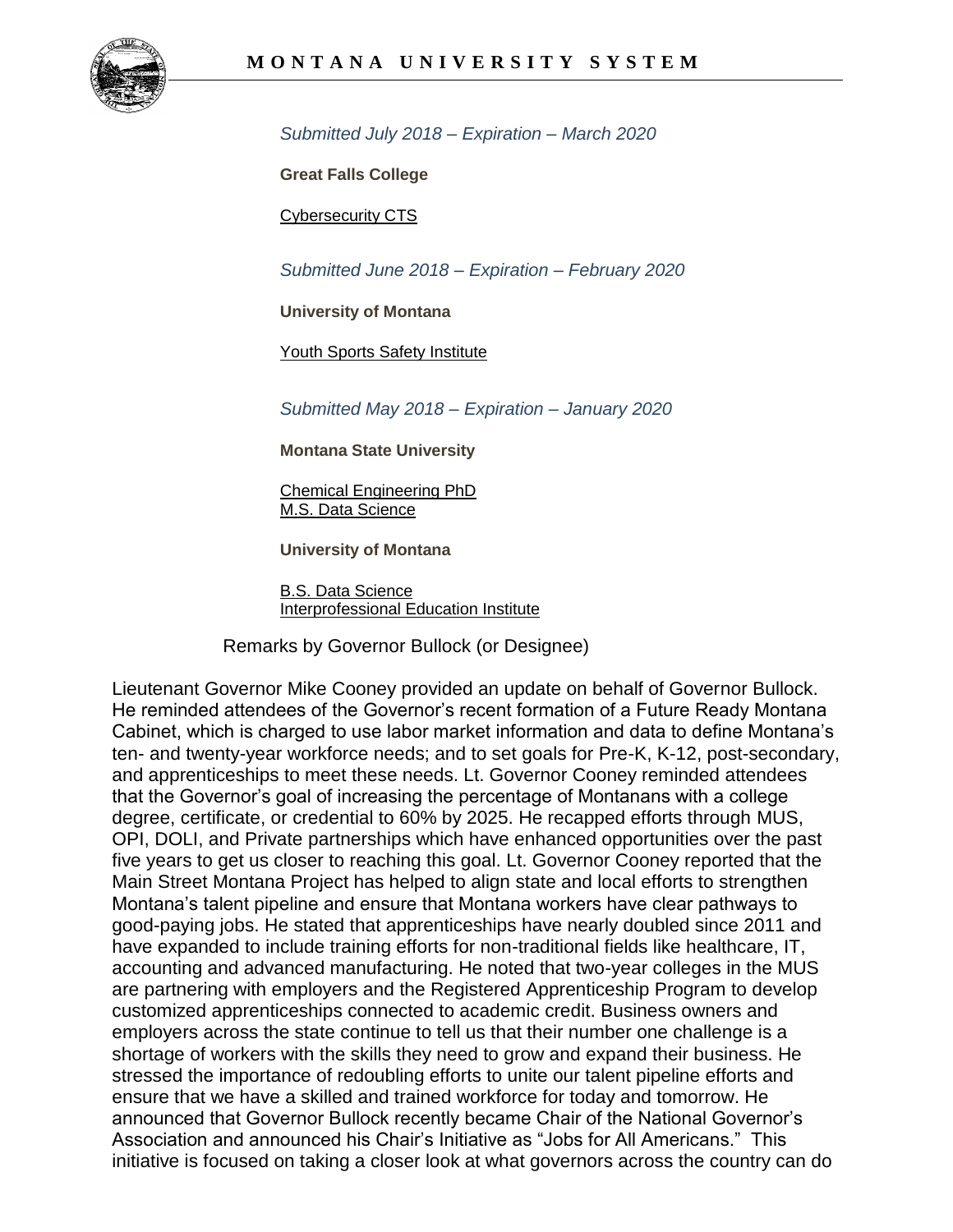

 to provide workers with the skills needed to obtain good-paying jobs and ensure that Commissioner's office and campuses for coming together to make free dual enrolment, excellent opportunity for Montana students and had heard from people across the state makes differences for students, families, and employers across the state by saving employers find the qualified workers they need. He extended thanks to the Board, the newly announced One- Two-Free program a reality for Montana. He stressed this that it will make a difference for themselves or their students. He noted the strength of dual enrollment programs across Montana noting that they are for anyone who wants to get a jumpstart on college and save some money. He concluded that dual enrollment money, streamlining workforce preparation, and inspiring more students to pursue higher education.

## **Committee Reports/Action**

• Budget, Administration and Finance Committee

Action taken as a committee of the whole on September 12, 2018.

• Two Year and Community College Committee

No action or consent items.

• Academic Research and Student Affairs Committee

#### **CONSENT**

#### a. Revision to Minimum Grades Policy; OCHE ITEM 180-101-R0918 *| Attachment #1*

A motion for approval of consent item a. Item 180-101-R0918 was made by Regent Tuss; motion passed 5-0 (Regents Albrecht and Nystuen excused).

## **ACTION**

a. Level II Executive Summary | *Supporting Documentation* 

 Montana. The motion passed 5-0 (Regents Albrecht and Nystuen excused). A motion for approval of action item a. Level II executive summary was made by Regent Johnson. Mr. Marco Ferro of Montana Federation of Public Employees (MFMP) spoke in support of the M.A. in Teaching Program proposed by MSU-Bozeman, stating that it would help to address the crucial problem of providing teachers, educators across

#### Public Comment

 Dr. David Yarlott, President of LBHC extended his appreciation to the BOR and MUS for including the Tribal Colleges and American Indians in discussions. He spoke to the importance of equity of access to higher education for American Indians. He announced that in 2019 Tribal Colleges will celebrate 25 years of becoming land grant institutions. In April, the Montana Tribal Colleges will be hosting the American Indian Higher Education Consortium Student Conference in Billings.